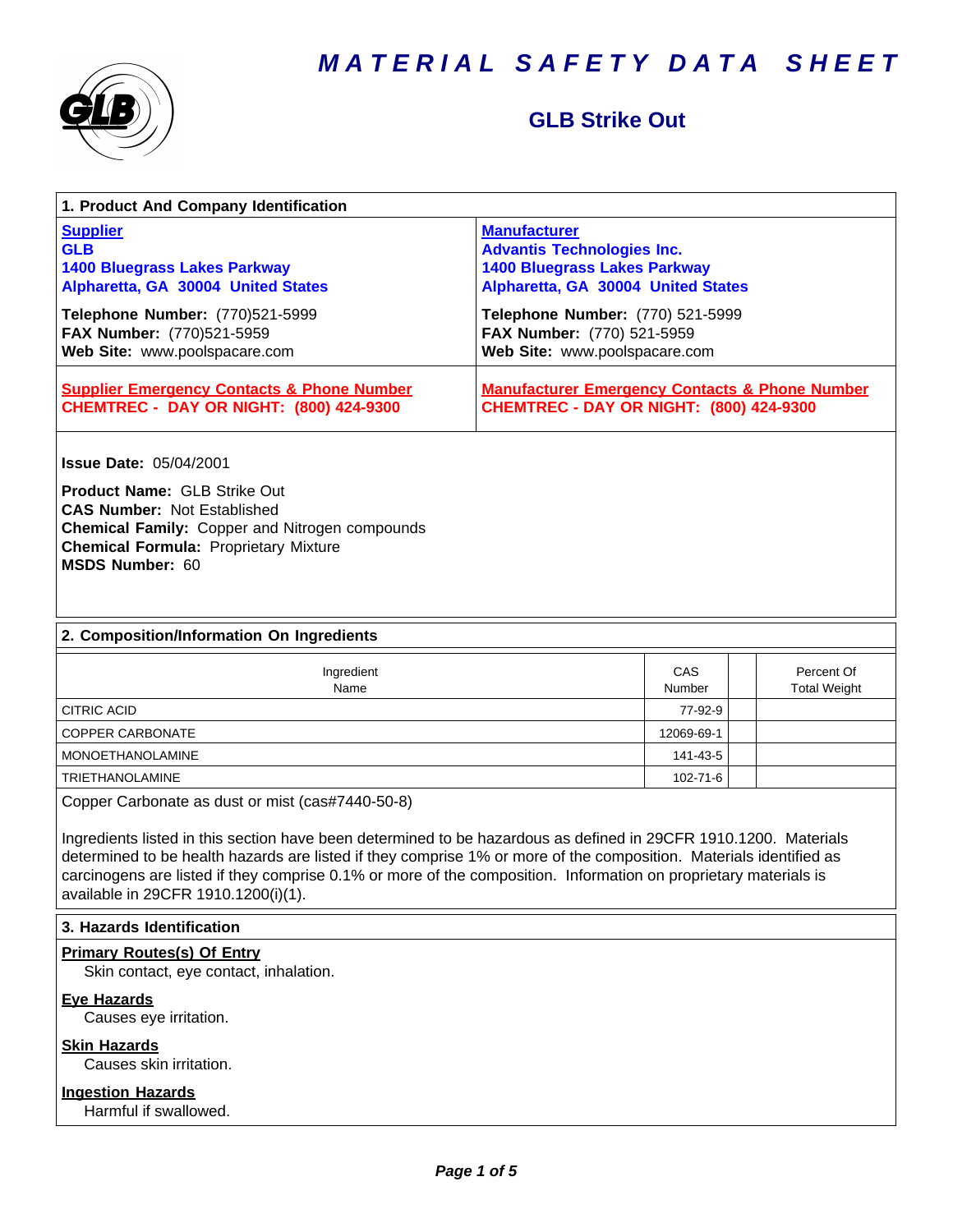# **GLB Strike Out**

# **3. Hazards Identification - Continued**

#### **Inhalation Hazards**

Causes respiratory tract irritation.

#### **Signs And Symptoms**

Contact with skin and eyes may be irritating. Vapors or mist may cause irritation with pain, coughing and discomfort to eyes, nose, throat, and chest.

## **Conditions Aggravated By Exposure**

None known.

# **First Aid (Pictograms)**



#### **4.FirstAidMeasures**

#### **Eye**

In case of contact, hold eyelids apart and immediately flush eyes with plenty of water for at least 15 minutes. Call a physician or a poison control center immediately.

#### **Skin**

Rinse the affected area with tepid water for at least 15 minutes.

#### **Ingestion**

Call a physician or a poison control center immediately.

#### **Inhalation**

If inhaled, remove to fresh air.

Evaluate principal route of entry, seek appropriate medical attention. Never give anything by mouth to an unconscious person.

#### **Fire Fighting (Pictograms)**



## **5. Fire Fighting Measures**

**Flash Point:** N/A°F **Flammability Class:** NOT FLAMMABLE

#### **Extinguishing Media**

Use the appropriate extinguishing media for the surrounding fire.

#### **Fire Fighting Instructions**

Firefighters should wear self-contained breathing apparatus and full protective gear.

## **6.Accidental ReleaseMeasures**

Contain and/or absorb spill with inert material (e.g. sand, vermiculite). Flood with water.

#### **7. Handling And Storage**

#### **Handling And Storage Precautions**

Keep out of reach of children. Wash hands thoroughly after handling.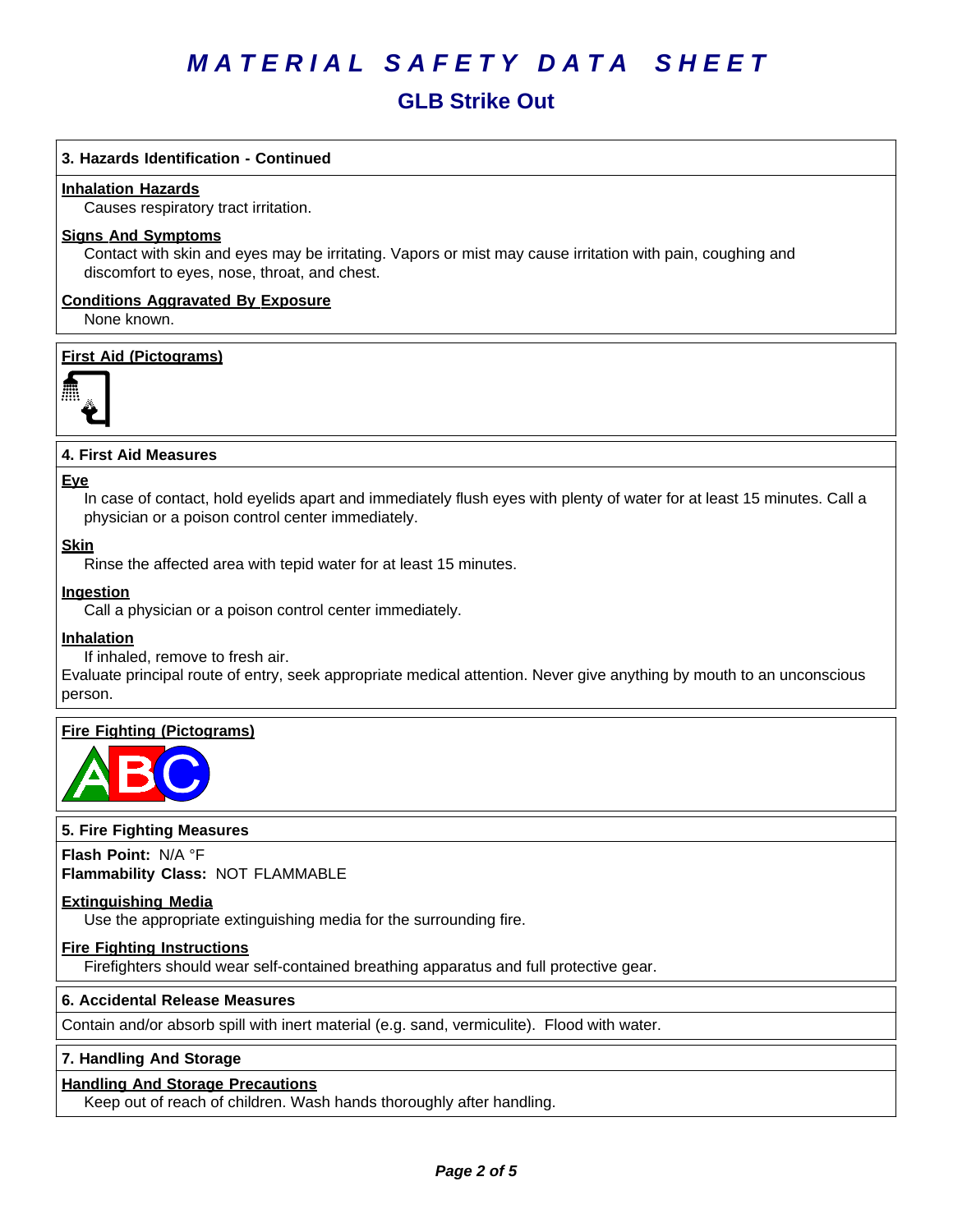# **GLB Strike Out**

# **7. Handling And Storage - Continued**

#### **Handling Precautions**

Avoid contact with eyes. Wash hands before eating, drinking or smoking.

## **Storage Precautions**

Store in a cool dry place. Keep out of reach of children.

#### **Work/Hygienic Practices**

Use safe chemical handling procedures suitable for the hazards presented by this material.

# **Protective Clothing (Pictograms)**



# **8. Exposure Controls/Personal Protection**

#### **Engineering Controls**

Local exhaust acceptable. Special exhaust not required

#### **Eye/Face Protection**

Safety glasses with side shields or goggles recommended.

#### **Skin Protection**

Chemical-resistant gloves.

#### **Respiratory Protection**

General room ventilation is normally adequate.

## **Ingredient(s) - Exposure Limits**

TRIETHANOLAMINE ACGIH TLV-TWA 5 mg/m3

#### **9. Physical And Chemical Properties**

#### **Appearance**

Blue viscous liquid.

# **Odor**

Mild

**Chemical Type:** Mixture **Physical State:** Liquid **Melting Point:** N/A°F **Boiling Point:** 212°F **Specific Gravity:** 1.2 **Percent Volitales:** Not established **Vapor Pressure:** NOT DETERMINED **Vapor Density:** >1 **Solubility:** Soluble in water **Viscosity: Not established Evaporation Rate:** <1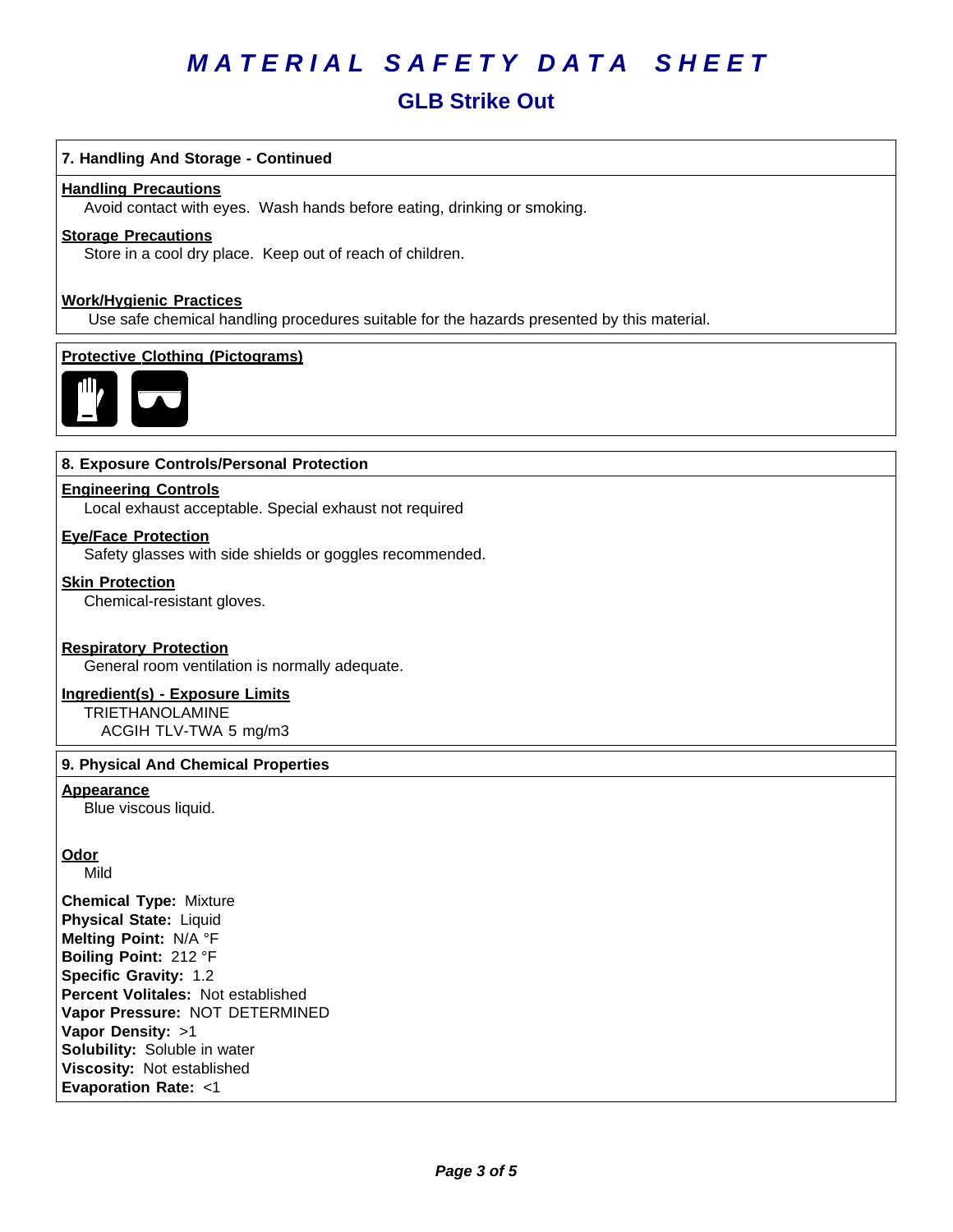# **GLB Strike Out**

# **10. Stability And Reactivity**

#### **Stability: Stable**

Hazardous Polymerization: Will not occur.

## **Conditions To Avoid (Stability)**

Thermal decomposition may cause oxides of carbon and nitrogen avoid strong acids and nitrites.

## **11. Toxicological Information**

No Data Available...

#### **12. Ecological Information**

No Data Available...

#### **13. Disposal Considerations**

Incinerate in a furnace or flush small amount into sewer system <5 gallons. Refer to applicable local, state and federal regulations as well as industry standards.

# **14. Transport Information**

# **Proper Shipping Name**

CORROSIVE LIQUIDS, N.O.S. (Copper Triethanolamine Complex)

**Hazard Class**

8,PGIII (<=4L consummer Commodity ORM-D)

# **DOT Identification Number**

UN1760

# **15. Regulatory Information**

# **Ingredient(s) - State Regulations**

TRIETHANOLAMINE Pennsylvania - Workplace Hazard Massachusetts - Hazardous Substance

#### **Canadian Regulatory Information**

Class D, Div 2b- Poisonous or Infectious Material: other toxic effects



#### **16. Other Information**

**Revision/Preparer Information**

**This MSDS Superceeds A Previous MSDS Dated: 07/26/2000**

**Disclaimer**

Although reasonable care has been taken in the preparation of this document, we extend no warranties **and make no representations as to the accuracy or completeness of the information contained therein, and assume no responsibility regarding the suitablility of this information for the user's intended** purposes or for the consequences of its use. Each individual should make a determination as to the